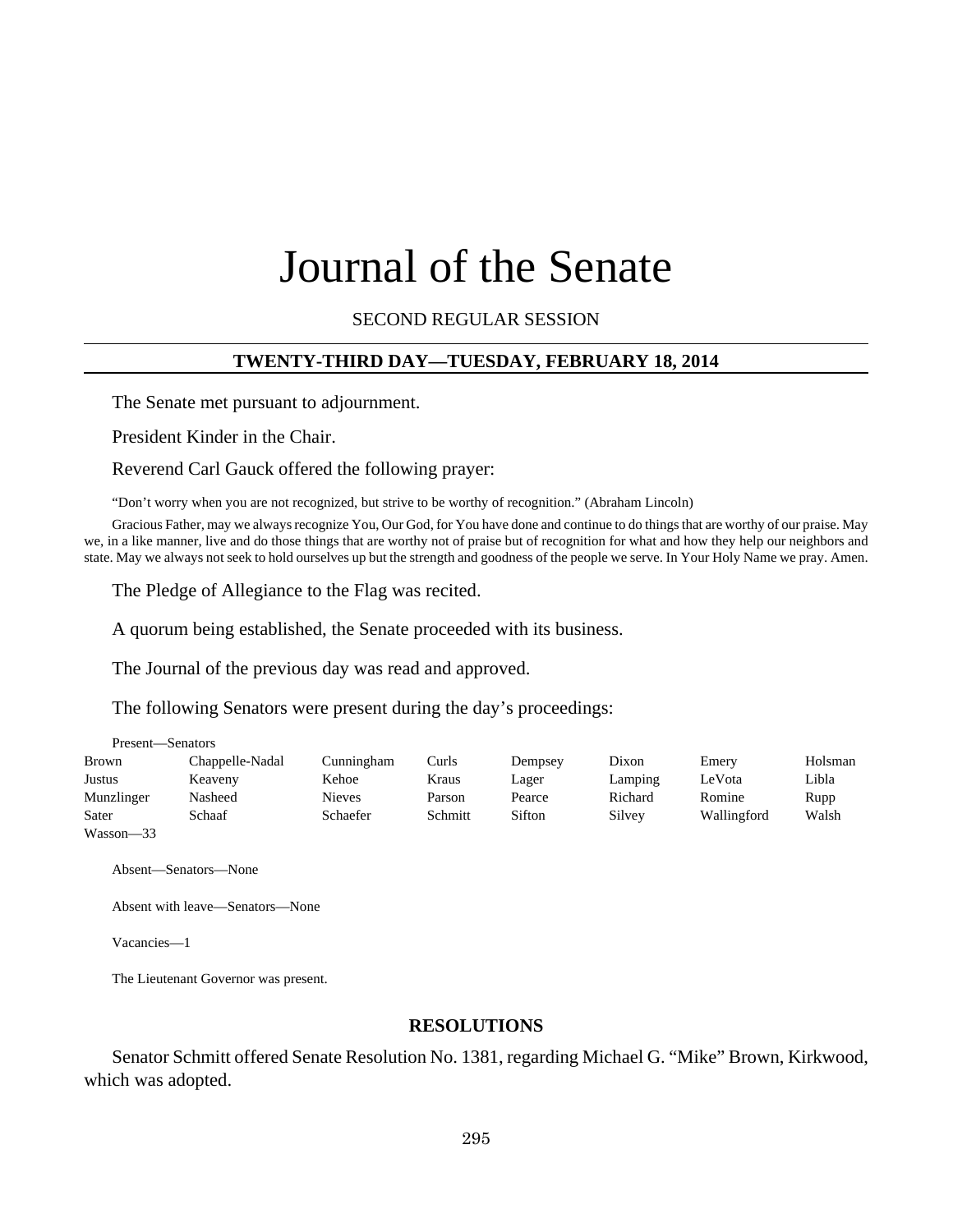Senator Dixon offered Senate Resolution No. 1382, regarding MaryLou VonderStrasse, Springfield, which was adopted.

Senator Dixon offered Senate Resolution No. 1383, regarding Jane Duff, Springfield, which was adopted.

Senator Schmitt assumed the Chair.

# **INTRODUCTION OF BILLS**

The following Bills were read the 1st time and ordered printed:

# **SB 879**–By Sifton.

An Act to repeal section 650.055, RSMo, and to enact in lieu thereof one new section relating to the collection of biological samples from individuals arrested for felony offenses.

# **SB 880**–By Sifton.

An Act to amend chapter 32, RSMo, by adding thereto one new section relating to reciprocal collection agreements.

# **SB 881**–By Sifton.

An Act to repeal sections 143.902, 144.380, and 144.690, RSMo, and to enact in lieu thereof four new sections relating to collection of delinquent taxes, with penalty provisions.

# **SB 882**–By Brown.

An Act to amend chapter 67, RSMo, by adding thereto one new section relating to the creation of a county municipal court.

# **SB 883**–By Wasson.

An Act to repeal sections 436.405, 436.430, 436.450, 436.455, 436.456, 436.457, 436.458, and 436.460, RSMo, and to enact in lieu thereof eight new sections relating to preneed funeral contracts.

# **SB 884**–By Wallingford.

An Act to amend chapter 376, RSMo, by adding thereto one new section relating to insurance for dental services.

# **SB 885**–By Pearce.

An Act to repeal sections 345.015, 345.020, 345.022, 345.025, 345.040, 345.050, 345.051, 345.065, and 345.080, RSMo, and to enact in lieu thereof eight new sections relating to the licensing of speech-language pathologists and audiologists, with existing penalty provisions.

# **SB 886**–By Schaefer.

An Act to repeal sections 512.180, 534.060, 535.030, 535.110, 535.160, 535.170, 535.200, and 535.210, RSMo, and to enact in lieu thereof eight new sections relating to landlord tenant actions.

# **SB 887**–By Schaefer.

An Act to amend chapter 173, RSMo, by adding thereto one new section relating to administrative costs of public institutions of higher education.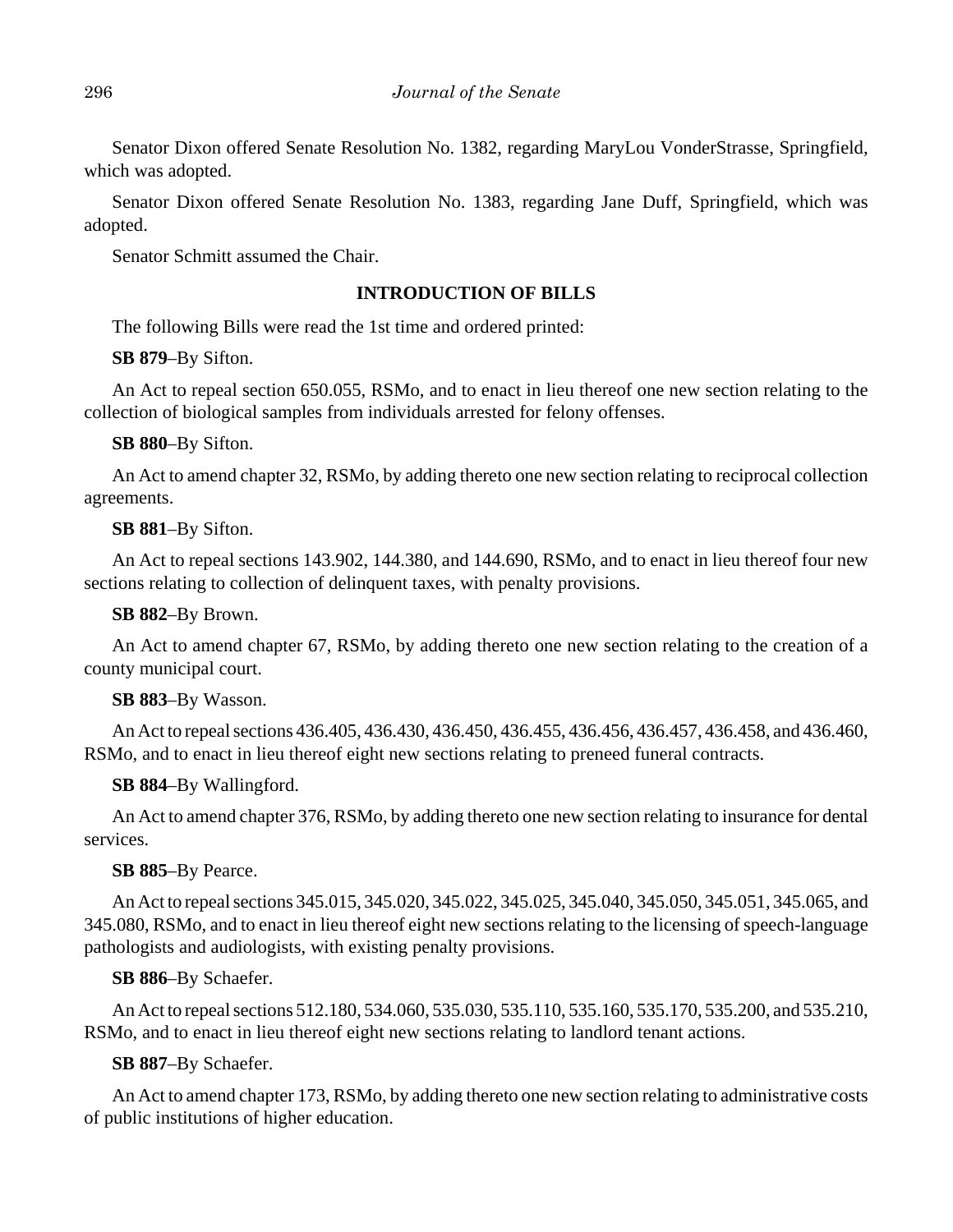#### **SB 888**–By Parson.

An Act to repeal section 281.065, RSMo, and to enact in lieu thereof one new section relating to evidence of financial responsibility for certified commercial pesticide applicators.

#### **SB 889**–By Parson.

An Act to repeal sections 550.020 and 550.030, RSMo, and to enact in lieu thereof two new sections relating to costs in criminal cases.

## **REPORTS OF STANDING COMMITTEES**

Senator Richard, Chairman of the Committee on Rules, Joint Rules, Resolutions and Ethics, submitted the following report:

Mr. President: Your Committee on Rules, Joint Rules, Resolutions and Ethics, to which was referred **SCS** for **SB 613**, begs leave to report that it has examined the same and finds that the bill has been truly reperfected and that the printed copies furnished the Senators are correct.

Photographers from KRCG-TV were given permission to take pictures in the Senate Chamber.

## **SENATE BILLS FOR PERFECTION**

Senator Pearce moved that **SB 492**, with **SCS** (pending), be called from the Informal Calendar and again taken up for perfection, which motion prevailed.

**SCS** for **SB 492** was again taken up.

Senator Schaefer offered **SA 1**, which was read:

#### SENATE AMENDMENT NO. 1

Amend Senate Committee Substitute for Senate Bill No. 492, Page 1, Section 163.192, Line 14, by inserting immediately after "2." the following: "**Unless the general assembly chooses to otherwise appropriate state funding**"; and

Further amend said bill and section, page 2, line 38, by inserting immediately after "(1)" the following: "**Unless otherwise provided by the general assembly during the appropriations process,**"; and further amend line 42, by inserting immediately after "(2)" the following: "**Unless otherwise provided by the general assembly during the appropriations process,**".

Senator Schaefer moved that the above amendment be adopted, which motion prevailed.

President Pro Tem Dempsey assumed the Chair.

Senator Schmitt offered **SA 2**:

#### SENATE AMENDMENT NO. 2

Amend Senate Committee Substitute for Senate Bill No. 492, Page 1, Section 163.192, Line 18, by inserting immediately after "section." the following: "**The university resource allocation model shall expire on June 30, 2016.**"; and

Further amend said bill and section, page 2, line 26 by striking "2015" and inserting in lieu thereof the following: "**2014**"; and further amend line 28 by striking "2016" and inserting in lieu thereof the following: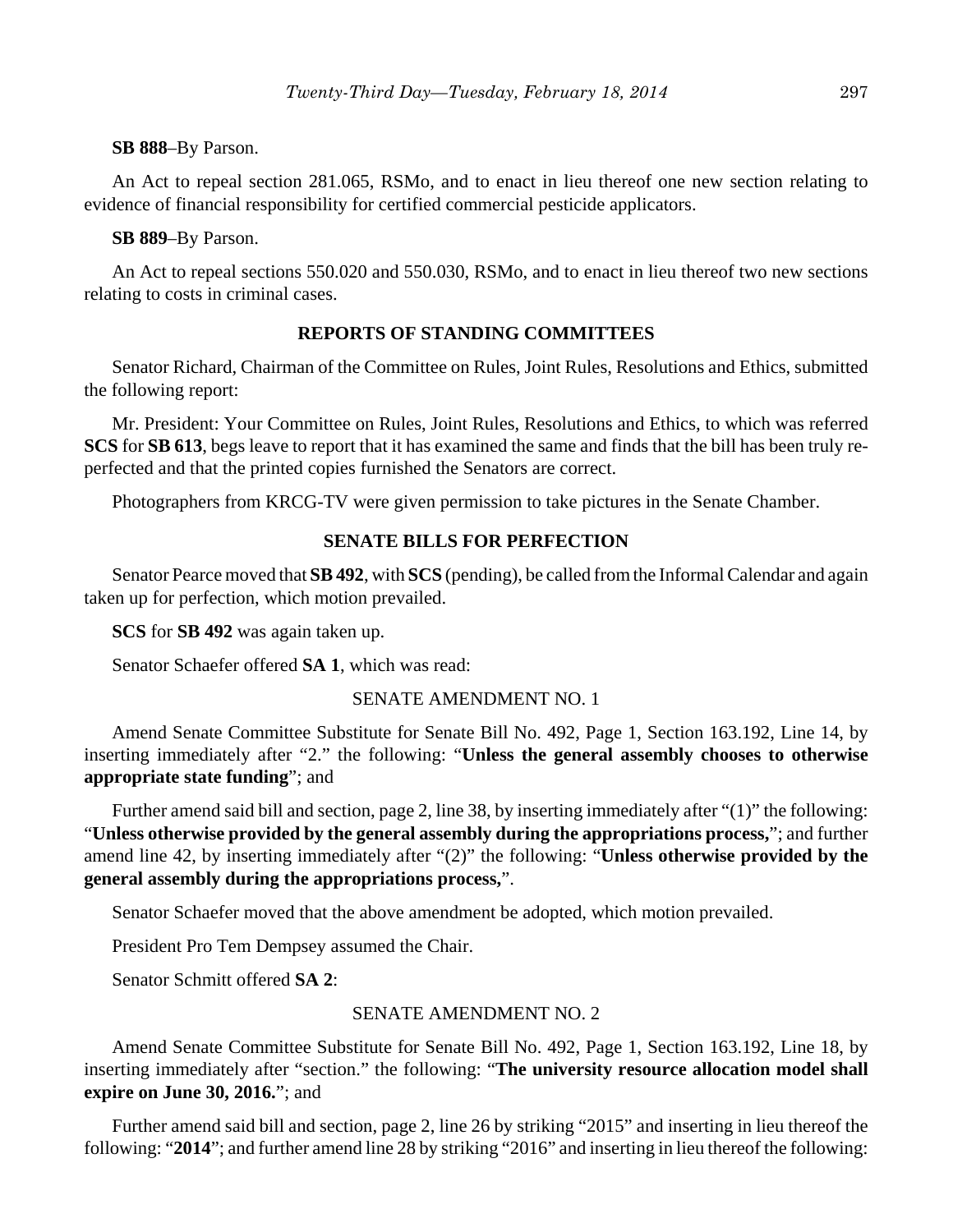"**2015**"; and further amend line 33 by striking "November 1, 2019" and inserting in lieu thereof the following: "**January 1, 2016**"; and further amend line 56 by striking "2015" and inserting in lieu thereof the following: "**2014**"; and

Further amend said bill and section, page 3, line 63, by striking the word "and" and inserting in lieu thereof the following: "**,**"; and further amend line 64 by inserting immediately after the word "rates" the following: "**, student job placement in a field or position associated with the student's degree level, and pursuit of a graduate degree**"; and further amend line 77 by striking "August 28, 2014" and inserting in lieu thereof the following: "**the effective date of this section**"; and

Further amend said line, by inserting after all of said line the following:

"Section B. Because of the importance of establishing state funding benchmarks for public institutions of higher education, section A of this act is deemed necessary for the immediate preservation of the public health, welfare, peace and safety, and is hereby declared to be an emergency act within the meaning of the constitution, and section A of this act shall be in full force and effect upon its passage and approval."; and

Further amend the title and enacting clause accordingly.

Senator Schmitt moved that the above amendment be adopted.

Senator Kehoe assumed the Chair.

Senator Chappelle-Nadal offered **SA 1** to **SA 2**, which was read:

SENATE AMENDMENT NO. 1 TO SENATE AMENDMENT NO. 2

Amend Senate Amendment No. 2 to Senate Committee Substitute for Senate Bill No. 492, Page 1, Line 18, by inserting immediately after the second use of the word "degree" the following: "**. The institutional performance measure relating to job placement shall not be used in any year in which the state unemployment rate has increased from the previous calendar year's state unemployment rate**".

Senator Chappelle-Nadal moved that the above amendment be adopted.

At the request of Senator Chappelle-Nadal, **SA 1** to **SA 2** was withdrawn.

Senator Chappelle-Nadal offered **SA 2** to **SA 2**, which was read:

SENATE AMENDMENT NO. 2 TO SENATE AMENDMENT NO. 2

Amend Senate Amendment No. 2 to Senate Committee Substitute for Senate Bill No. 492, Page 1, Line 18, by inserting immediately after the second use of the word "degree" the following: "**. The institutional performance measure relating to job placement may not be used in any year in which the state unemployment rate has increased from the previous calendar year's state unemployment rate**".

Senator Chappelle-Nadal moved that the above amendment be adopted, which motion prevailed.

**SA 2**, as amended, was again taken up.

Senator Schmitt moved that the above amendment be adopted, which motion prevailed.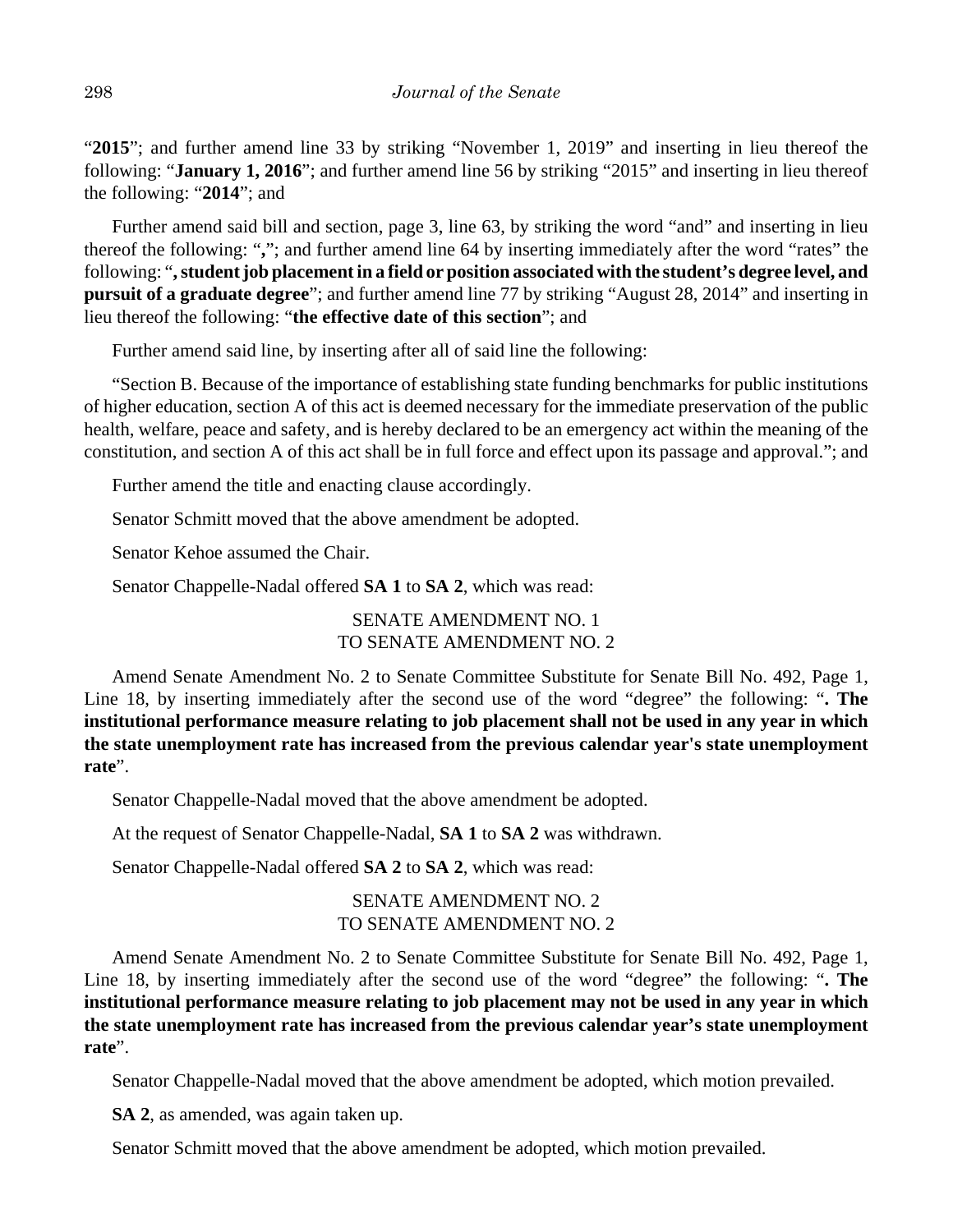Senator Pearce moved that **SCS** for **SB 492**, as amended, be adopted, which motion prevailed.

On motion of Senator Pearce, **SCS** for **SB 492**, as amended, was declared perfected and ordered printed.

On motion of Senator Richard, the Senate recessed until 4:00 p.m.

#### **RECESS**

The time of recess having expired, the Senate was called to order by Senator Pearce.

#### **RESOLUTIONS**

Senator Dixon offered Senate Resolution No. 1384, regarding Joseph Howard Fisk, which was adopted.

Senator Keaveny offered Senate Resolution No. 1385, regarding Joshua Zelldrick Temple, St. Louis, which was adopted.

Senator Sater offered Senate Resolution No. 1386, regarding Eldon Cole, Mount Vernon, which was adopted.

Senator Rupp offered Senate Resolution No. 1387, regarding J. Todd Gentry, O'Fallon, which was adopted.

Senator Rupp offered Senate Resolution No. 1388, regarding Patt Holt, Saint Charles, which was adopted.

Senator Walsh, joined by the entire membership, offered the following resolution, which was adopted:

#### SENATE RESOLUTION NO. 1389

Whereas, the members of the Missouri Senate are deeply saddened by the news of the sudden passing of our former colleague, Ron Casey of Crystal City, Missouri, who passed away on Sunday, February 16, 2014; and

Whereas, Ron Casey was born on November 27, 1952, in Dayton, Texas, the son of the late Reverend Gene and Joyce Casey; and

Whereas, a 1971 graduate of Festus High School, Ron Casey served for twelve years on the Jefferson County Commission, which at the time was the county's legislative body, and in total, he worked for more than twenty-two years in Jefferson County government, including jobs in the Prosecuting Attorney's Office and Sheriff's Office; and

Whereas, Ron Casey was elected to four two-year terms in the Missouri House of Representatives, where he served diligently between 2004 and 2012, representing southeast Jefferson County; and

Whereas, among his many community activities, Ron Casey was a member of the board of directors for the Quad Cities Senior Center, a member of the Festus-Crystal City Kiwanis Club, Festus-Crystal City Lions Club, University of Missouri Extension Council, the Quad Cities Senior Citizens Center Board, the Twin City Area Chamber of Commerce, the Jefferson County Park Board, the Rock Creek Public Sewer District, as well as a deacon at Second Baptist Church in Festus; and

Whereas, Ron Casey is credited by many as a good friend and mentor who held the principles of integrity and character utmost in his dealings with others, which is what made him such an effective public servant, trusted and treasured colleague, and a consummate professional with a commitment to helping all of his constituents; and

Whereas, Representative Casey will be long and well remembered by his sister, Jan Roberts; his older brother, Randy Casey; his two younger brothers, Rick Casey and Rod Casey; many other relatives and countless cherished friends:

Now, Therefore, Be It Resolved that we, the members of the Missouri Senate, Ninety-seventh General Assembly, join unanimously to extend our most sincere condolences to the family of Ron Casey on this unspeakably sad occasion; and

Be It Further Resolved that the Secretary of the Senate be instructed to prepare a properly inscribed copy of this resolution for presentation to the family of Representative Ron Casey, as a mark of our regard and respect.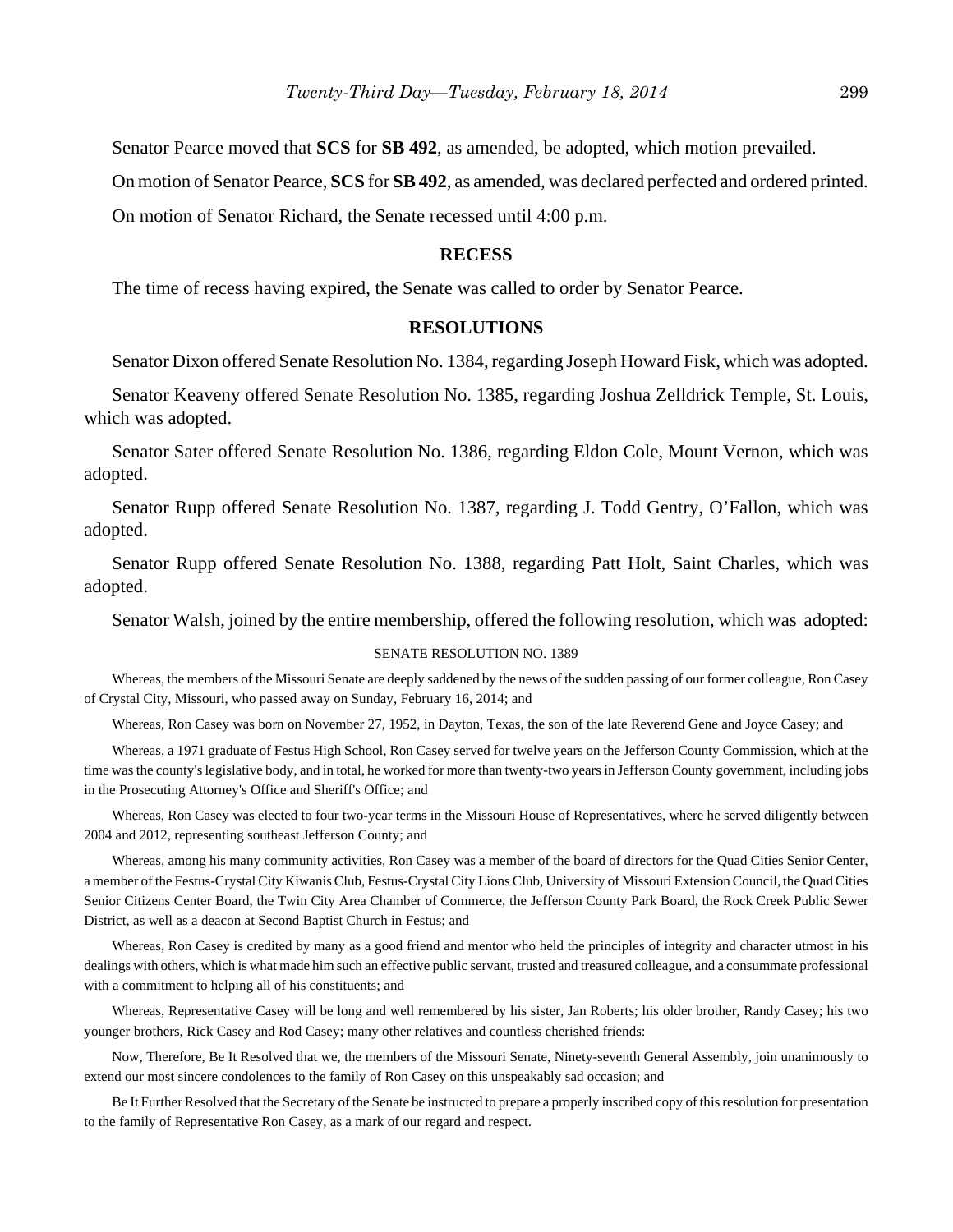Senator Curls offered Senate Resolution No. 1390, regarding the death of Melvin "Eddie" Starks, Kansas City, which was adopted.

Senator Munzlinger requested unanimous consent of the Senate to withdraw **SB 851**, which request was granted.

President Pro Tem Dempsey assumed the Chair.

## **SIGNING OF BILLS**

The President Pro Tem announced that all other business would be suspended and **HB 1125**, having passed both branches of the General Assembly, would be read at length by the Secretary, and if no objections be made, the bill would be signed by the President Pro Tem to the end that it may become law. No objections being made, the bill was so read by the Secretary and signed by the President Pro Tem.

Senator Pearce assumed the Chair.

#### **SENATE BILLS FOR PERFECTION**

Senator Rupp moved that **SB 537** be called from the Informal Calendar and taken up for perfection, which motion prevailed.

Senator Rupp offered **SS** for **SB 537**, entitled:

## SENATE SUBSTITUTE FOR SENATE BILL NO. 537

An Act to repeal sections 382.010, 382.020, 382.040, 382.050, 382.060, 382.080, 382.095, 382.110, 382.170, 382.180, 382.190, 382.195, 382.220, and 382.230, RSMo, and to enact in lieu thereof seventeen new sections relating to regulating the business of insurance, with penalty provisions.

Senator Rupp moved that **SS** for **SB 537** be adopted.

Senator Rupp offered **SA 1**:

#### SENATE AMENDMENT NO. 1

Amend Senate Substitute for Senate Bill No. 537, Page 42, Section 382.230, Lines 5-9 of said page, by striking all of said lines.

Senator Rupp moved that the above amendment be adopted, which motion prevailed.

Senator LeVota offered **SA 2**:

## SENATE AMENDMENT NO. 2

Amend Senate Substitute for Senate Bill No. 537, Page 1, Section A, Line 7, by inserting after all of said line the following:

"**376.465. 1. As used in sections 376.465 to 376.468, the following terms mean:**

**(1) "Department", the department of insurance, financial institutions and professional registration;**

**(2) "Director", the director of the department of insurance, financial institutions and professional registration;**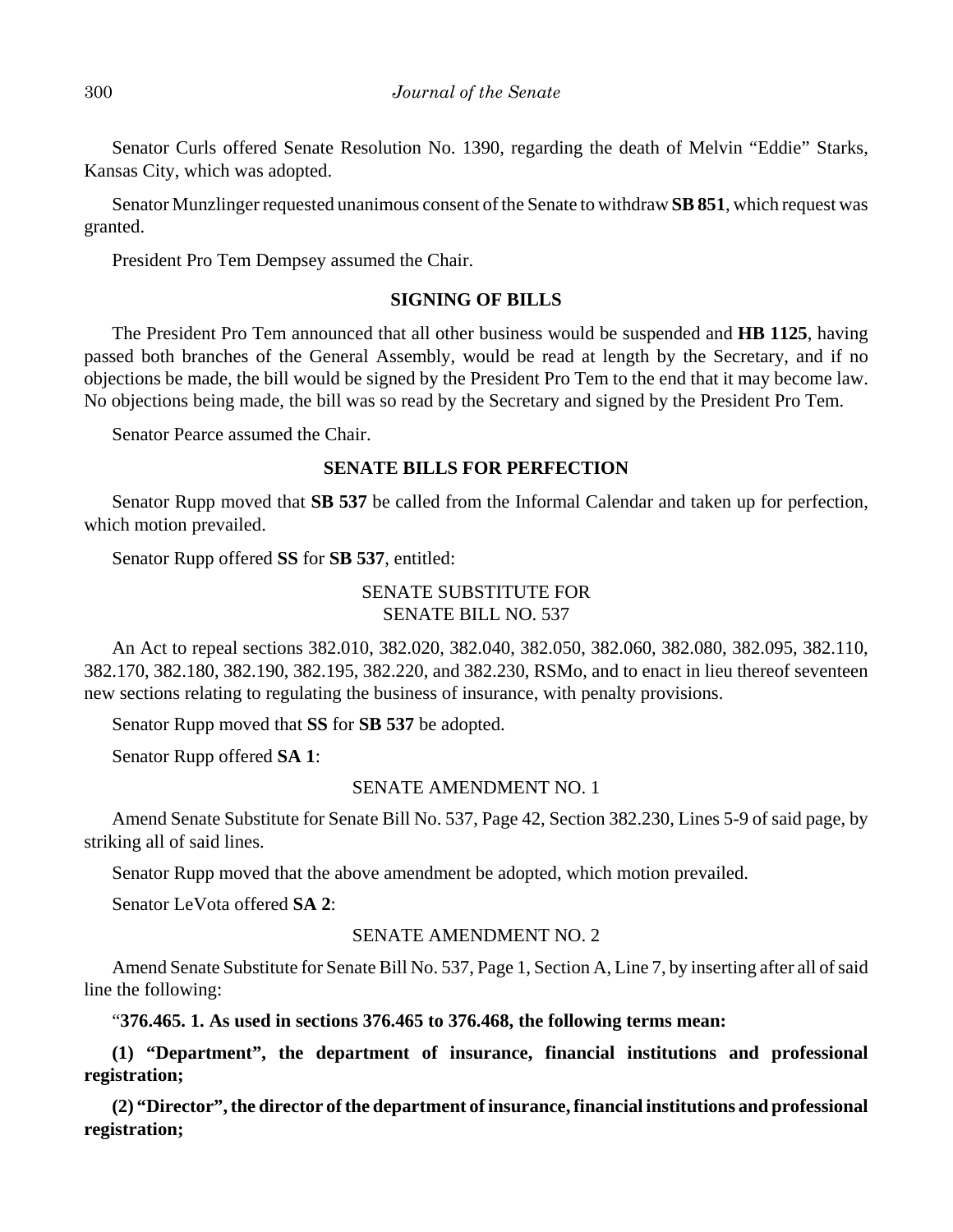**(3) "Enrollee", a policyholder, subscriber, covered person, or other individual participating in a health benefit plan;**

**(4) "Health benefit plan", shall have the same meaning as such term is defined in section 376.1350;**

**(5) "Health carrier", shall have the same meaning as such term is defined in section 376.1350;**

**(6) "Significant increase", a rate increase exceeding the rate increases contemplated in 42 U.S.C. Section 300gg-94 and outlined in any regulations promulgated under the authority granted therein.**

**2. Beginning July 1, 2014, every health carrier issuing a health benefit plan form which is submitted for approval under section 354.085, 354.405, 376.405, or 376.777 shall file with the director its premium rates and classification of risks pertaining to such form together with sufficient information to support the premium to be charged. Such premium rates, classification of risks, and all modifications thereof shall be filed with the director no later than sixty days prior to their effective date. Plan forms, rate filings, and supporting data included in the definition of public record under section 610.010 shall be posted and available to the public on the department's website.**

**3. Each rate filing shall include:**

**(1) The product form number or numbers and approval date of the product form or forms to which the rate applies;**

**(2) A statement of actuarial justification; and**

**(3) Information sufficient to support the rate, including but not limited to:**

**(a) All factors that could be considered in calculating the premium to be paid for a health benefit plan;**

**(b) An appropriate explanation for each factor; and**

**(c) Any other information which would be needed to enable any other actuary who is a specifically qualified member of the American Academy of Actuaries to validate the rates and associated factors.**

**4. A rate filing required under this section shall be submitted by a qualified actuary representing the health carrier. The qualified actuary shall be a specifically qualified member of the American Academy of Actuaries. The statement by the qualified actuary shall:**

**(1) Certify that to the best of the actuary's knowledge and belief the rates are not excessive, inadequate, or unfairly discriminatory;**

**(2) State the basis for such conclusion; and**

**(3) Attach all documentary material considered in reaching such conclusion.**

**5. All premium rates for health benefit plans shall be made in accordance with the following provisions and due consideration shall be given to:**

**(1) Past and prospective loss experience;**

**(2) Current and projected loss ratio;**

**(3) Past and prospective expenses;**

**(4) Trend projections related to utilization, and service or unit costs;**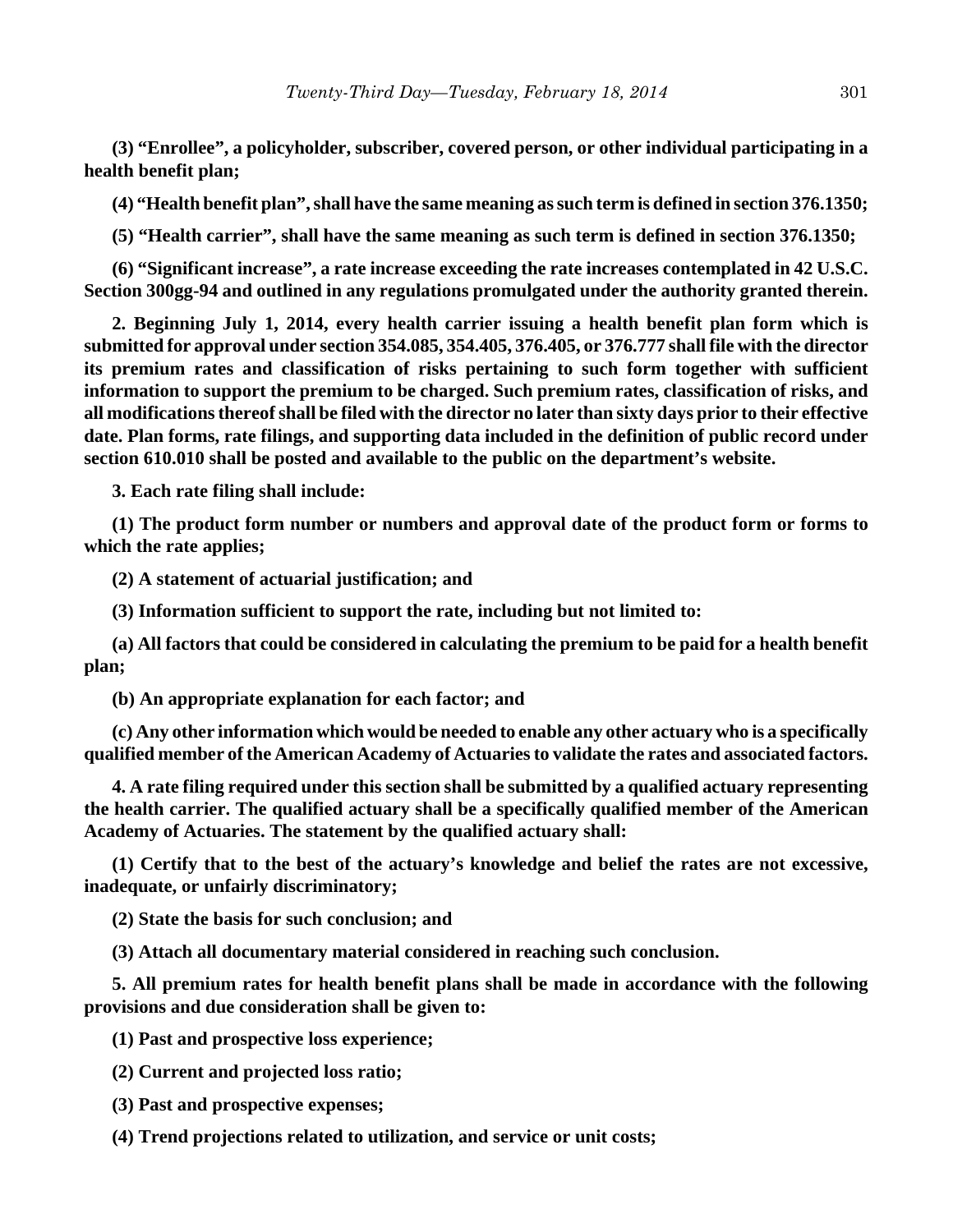- **(5) Per enrollee per month allocation of current and projected premium;**
- **(6) Three year history of rate increases for products subject to the rate increase; and**
- **(7) Adequacy of contingency reserves.**

**6. Any risk classification, premium rates, and all modifications thereof shall not establish an excessive, inadequate, or unfairly discriminatory rate. No rate shall be held to be excessive unless such rate is unreasonably high for the insurance coverage provided. No rate shall be held to be inadequate unless such rate is unreasonably low for the insurance coverage provided and is insufficient to sustain projected losses and expenses. Unfair discrimination shall have the same meaning ascribed to such term in section 375.936.**

**7. In accordance with the procedures set forth in section 376.466, the director shall review the proposed rates, the information submitted in support of the proposed rates, and any supplemental information requested by the director or otherwise submitted to the director regarding the proposed rates and make a determination as to whether the rates are excessive, inadequate, or unfairly discriminatory within thirty days from the date of the filing by the health carrier.**

**8. The director may promulgate rules to implement the provisions of this section. Such regulations may, among other things, clarify or explain the form and content of the information required to be submitted under this section. Any rule or portion of a rule, as that term is defined in section 536.010 that is created under the authority delegated in this section shall become effective only if it complies with and is subject to all of the provisions of chapter 536 and, if applicable, section 536.028. This section and chapter 536 are nonseverable and if any of the powers vested with the general assembly pursuant to chapter 536 to review, to delay the effective date, or to disapprove and annul a rule are subsequently held unconstitutional, then the grant of rulemaking authority and any rule proposed or adopted after the effective date of this section shall be invalid and void.**

**376.466. 1. Concurrent with the filing of a significant rate increase for approval by the department, a health carrier shall notify in writing all affected enrollees and policyholders of the proposed significant rate increase. Such notice shall specify the rate increase proposed that is applicable to each enrollee or policyholder, and shall include the ranking and quantification of those factors that are responsible for the amount of the rate increase proposed. The notice shall include information about how the enrollee or policyholder can contact the department for assistance.**

**2. Within ten days of the date the health carrier files for approval of a significant rate increase, the director shall set a date for a public hearing on the proposed significant rate increase. The hearing shall be held no later than thirty days after the department receives the filing from the health carrier. The director shall provide a copy of any information filed by the health carrier under subsection 2 of section 376.465 to any person making a written request for the information. At the hearing, the health carrier may provide additional information in support of its proposed significant rate increase and any member of the public may provide information in support of or in opposition to the proposed significant rate increase.**

**3. The director shall solicit public comments on each proposed significant rate increase and shall post without delay all comments received on the department's website prior to approval or disapproval of the proposed significant rate increase.**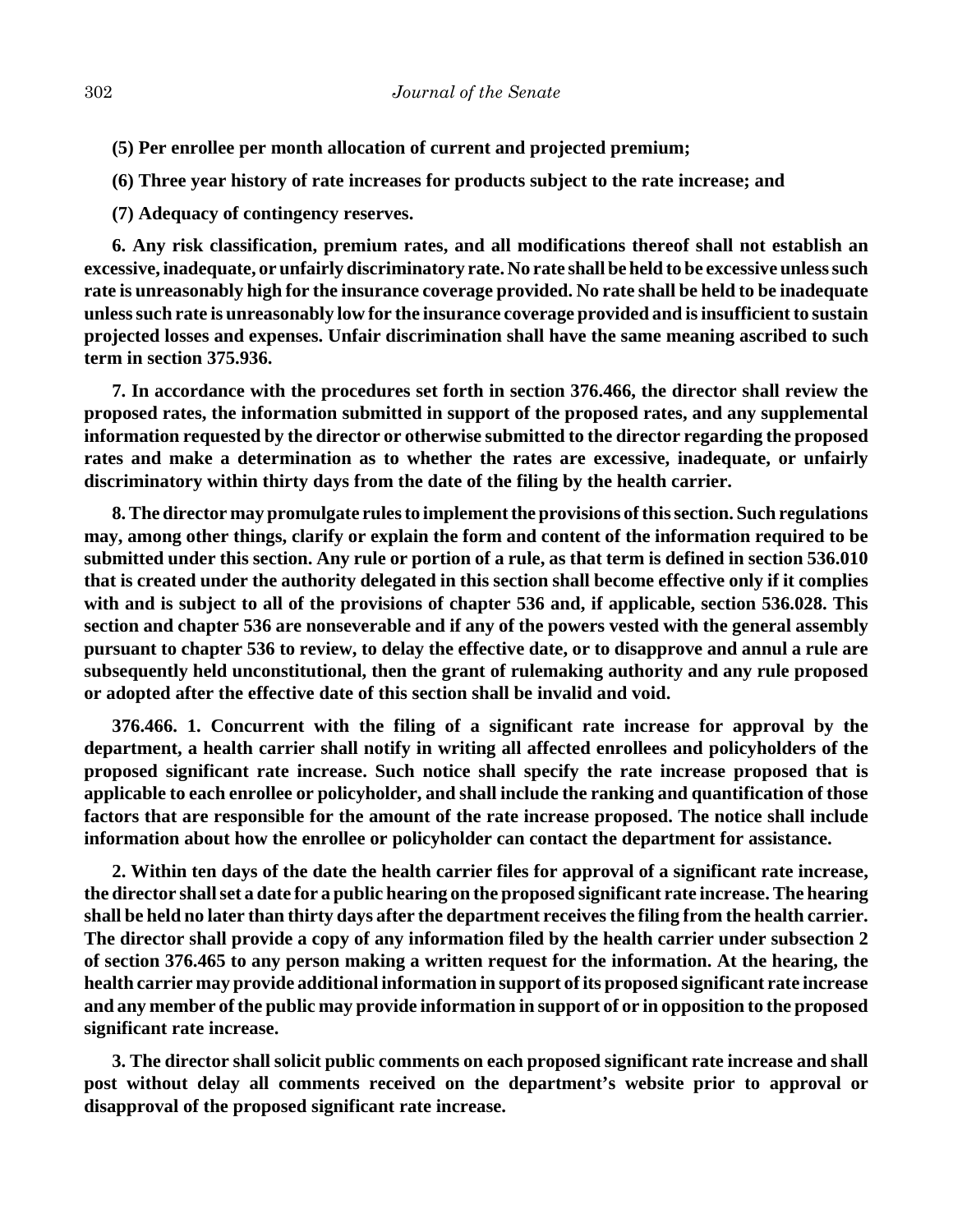**4. The director shall consider the public testimony and comments received for consideration in determining whether to approve or disapprove such significant rate increase proposals.**

**5. Within twenty days of the hearing described in subsection 2 of this section, the director shall review all of the information submitted to determine whether the proposed significant rate increase is justified. No rate shall be considered justified that is excessive, inadequate, or unfairly discriminatory. If the director determines that the rate is justified, the director shall issue an order authorizing the health carrier to use the premium rate as proposed. If the director determines that the rate is not justified, the director shall issue an order prohibiting the use of the premium rate as proposed. The health carrier, or an enrollee or policyholder under section 376.468, may appeal the director's decision under chapter 536.**

**6. Within ten days of the director's decision and notice to the health carrier of such decision, the health carrier shall notify in writing all affected enrollees and policyholders of the determination of the director regarding the premium rate increase.**

**7. The director shall adopt regulations to implement the provisions of this section. Any rule or portion of a rule, as that term is defined in section 536.010, that is created under the authority delegated in this section shall become effective only if it complies with and is subject to all of the provisions of chapter 536 and, if applicable, section 536.028. This section, section 376.465, and chapter 536 are nonseverable and if any of the powers vested with the general assembly pursuant to chapter 536 to review, to delay the effective date, or to disapprove and annul a rule are subsequently held unconstitutional, then the grant of rulemaking authority and any rule proposed or adopted after the effective date of this section shall be invalid and void.**

**376.468. Any enrollee or policyholder notified by a health carrier of a proposed rate increase and the director's decision under section 376.466 shall be entitled to judicial review as provided in chapter 536 if:**

**(1) The enrollee or policyholder pays all or a majority portion of the premium for the health insurance policy; and**

**(2) The enrollee or policyholder will be paying all or a majority portion of the increase of premium for the health insurance policy; and**

**(3) The premium rate increase is:**

**(a) Equal to or greater than an eight percent increase in premium for a health insurance policy providing the same coverage for the new policy period as was provided in the immediately preceding policy period; or**

**(b) Equal to or greater than a twenty percent increase in premium for a health insurance policy which provides additional coverage for the new policy period as compared to the coverage provided in the immediately preceding policy period; and**

**(4) The appeal is the only appeal made for a premium increase for or during the new policy period.**"; and

Further amend the title and enacting clause accordingly.

Senator LeVota moved that the above amendment be adopted.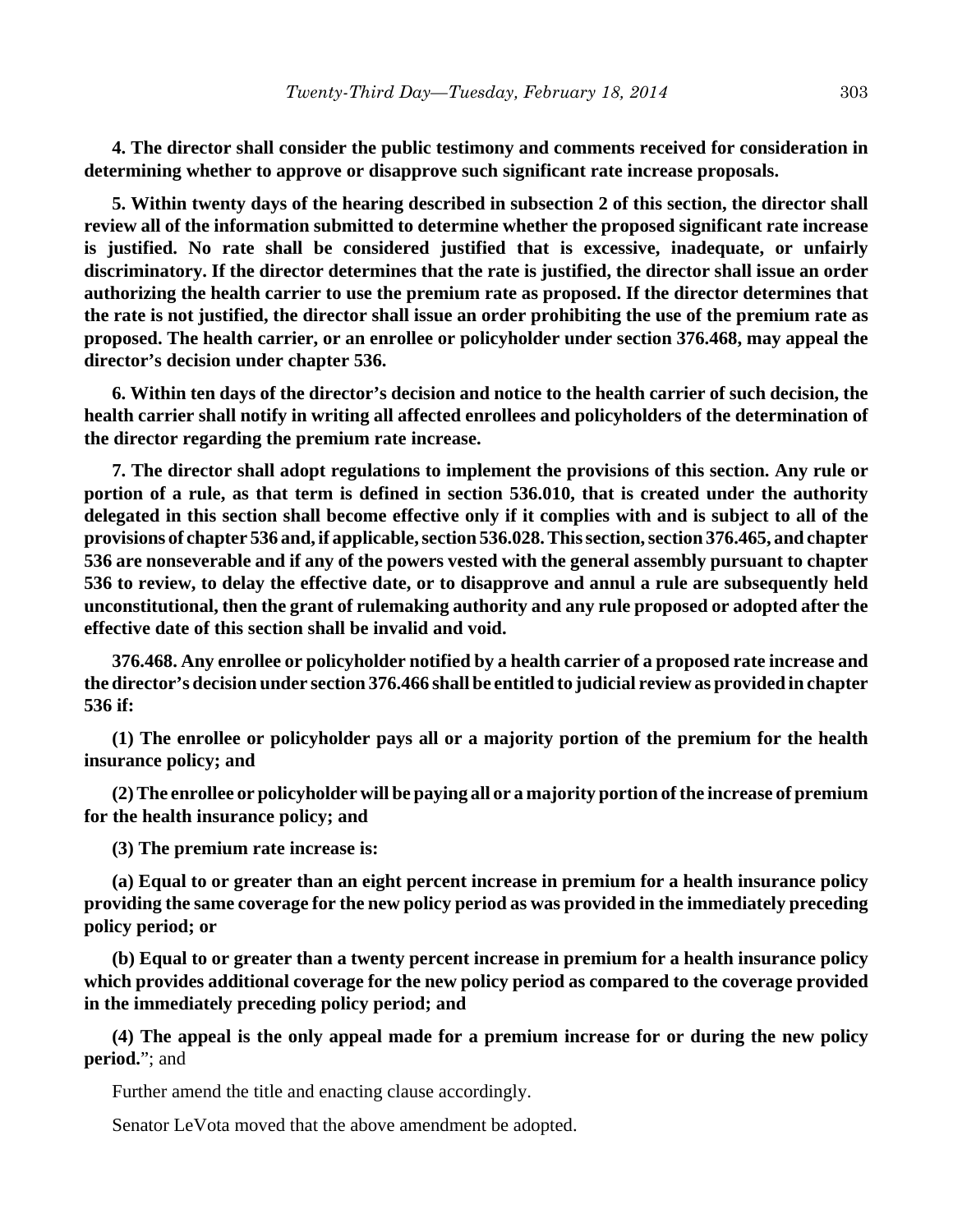Senator Rupp raised the point of order that **SA 2** is out of order in that it goes beyond the scope of the subject matter of the underlying bill.

The point of order was referred to the President Pro Tem who ruled it well taken.

Senator Rupp moved that **SS** for **SB 537**, as amended, be adopted, which motion prevailed.

On motion of Senator Rupp, **SS** for **SB 537**, as amended, was declared perfected and ordered printed.

Senator Rupp moved that **SB 609** be called from the Informal Calendar and taken up for perfection, which motion prevailed.

Senator Rupp offered **SA 1**:

#### SENATE AMENDMENT NO. 1

Amend Senate Bill No. 609, Page 4, Section 379.012, Line 3, by striking the word "property"; and further amend line 9, by striking the word "deliver" and inserting in lieu thereof the following: "**make**"; and further amend line 10, by inserting immediately after the word "endorsements" the following: "**available electronically on the insurer's website**".

Senator Rupp moved that the above amendment be adopted, which motion prevailed.

On motion of Senator Rupp, **SB 609**, as amended, was declared perfected and ordered printed.

Senator Cunningham moved that **SB 694** be called from the Informal Calendar and taken up for perfection, which motion prevailed.

Senator Cunningham offered **SS** for **SB 694**, entitled:

## SENATE SUBSTITUTE FOR SENATE BILL NO. 694

An Act to repeal sections 408.500, 408.505, and 408.506, RSMo, and to enact in lieu thereof three new sections relating to unsecured loans of five hundred dollars or less, with penalty provisions.

Senator Cunningham moved that **SS** for **SB 694** be adopted.

At the request of Senator Cunningham, **SB 694**, with **SS** (pending), was placed on the Informal Calendar.

Senator Silvey moved that **SB 668** be called from the Informal Calendar and taken up for perfection, which motion prevailed.

Senator Silvey offered **SS** for **SB 668**, entitled:

# SENATE SUBSTITUTE FOR SENATE BILL NO. 668

An Act to amend chapter 376, RSMo, by adding thereto one new section relating to oral chemotherapy parity.

Senator Silvey moved that **SS** for **SB 668** be adopted.

Senator Silvey offered **SA 1**, which was read: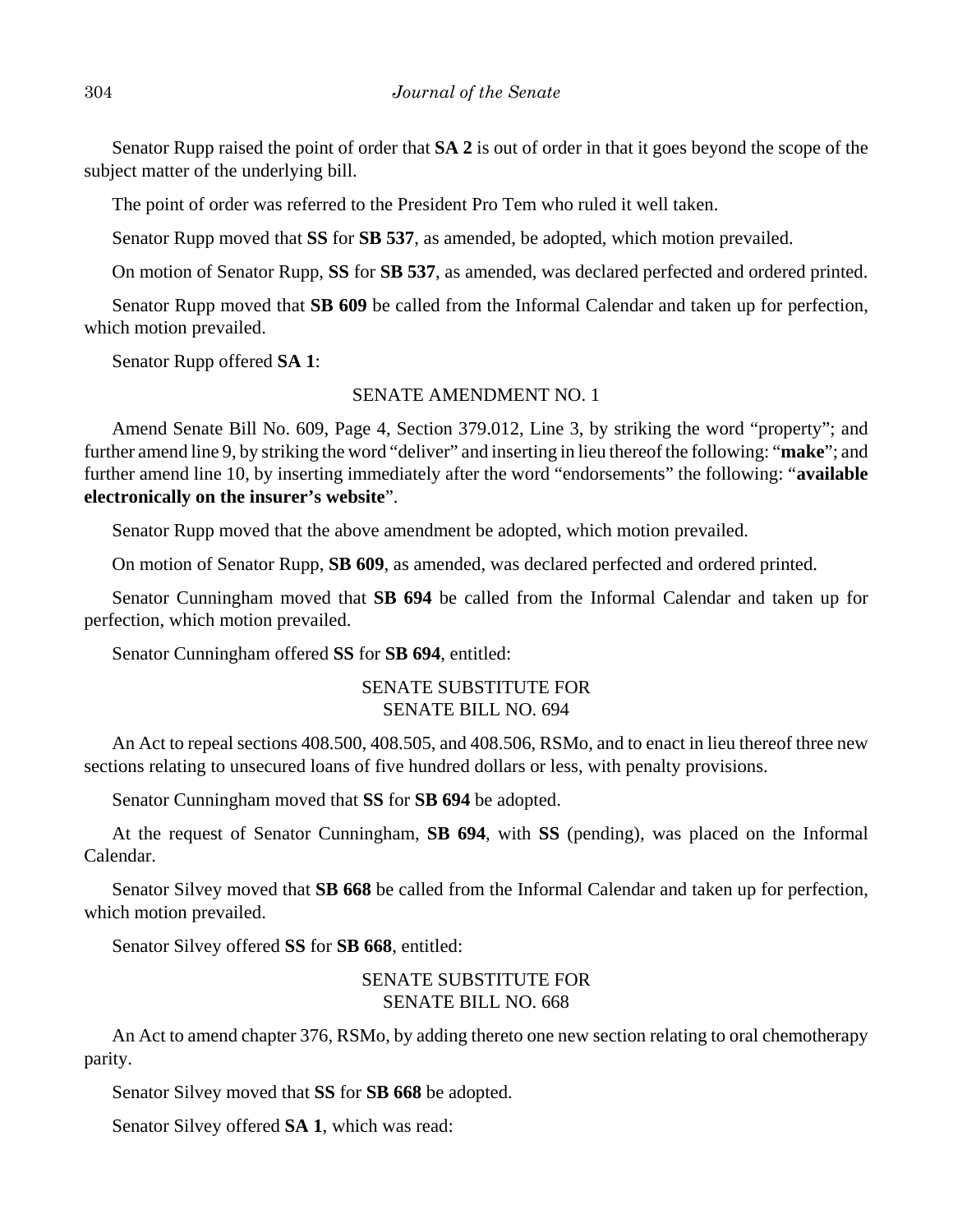## SENATE AMENDMENT NO. 1

Amend Senate Substitute for Senate Bill No. 668, Page 1, Section 376.1257, Line 17, by striking the word "cancer" and inserting in lieu thereof, the following: "**anticancer**"; and

Further amend said bill and section page 2, line 2, by striking the word "cancer" and inserting in lieu thereof, the following: "**anticancer**".

Senator Silvey moved that the above amendment be adopted, which motion prevailed.

Senator Silvey moved that **SS** for **SB 668**, as amended, be adopted, which motion prevailed.

On motion of Senator Silvey, **SS** for **SB 668**, as amended, was declared perfected and ordered printed.

Senator Brown moved that **SB 664**, with **SCS**, be called from the Informal Calendar and taken up for perfection, which motion prevailed.

**SCS** for **SB 664**, entitled:

## SENATE COMMITTEE SUBSTITUTE FOR SENATE BILL NO. 664

An Act to amend chapter 644, RSMo, by adding thereto one new section relating to water quality standards.

Was taken up.

Senator Brown moved that **SCS** for **SB 664** be adopted.

Senator Lager assumed the Chair.

Senator Schaaf offered **SA 1**, which was read:

#### SENATE AMENDMENT NO. 1

Amend Senate Committee Substitute for Senate Bill No. 664, Page 1, Section 644.058, Line 9, by striking "watershed" and inserting in lieu thereof the following: "**subbasin**".

Senator Schaaf moved that the above amendment be adopted, which motion prevailed.

At the request of Senator Brown, **SB 664**, with **SCS**, as amended (pending), was placed on the Informal Calendar.

# **MESSAGES FROM THE GOVERNOR**

The following message was received from the Governor, reading of which was waived:

GOVERNOR OF MISSOURI JEFFERSON CITY 65102

February 18, 2014

To the Senate of the 97<sup>th</sup> General Assembly of the State of Missouri:

The following addendum should be made to the appointment of Tracy Mulderig as the student representative of the University of Missouri Board of Curators, submitted to you on February 14, 2014. Line 4 should be amended to read: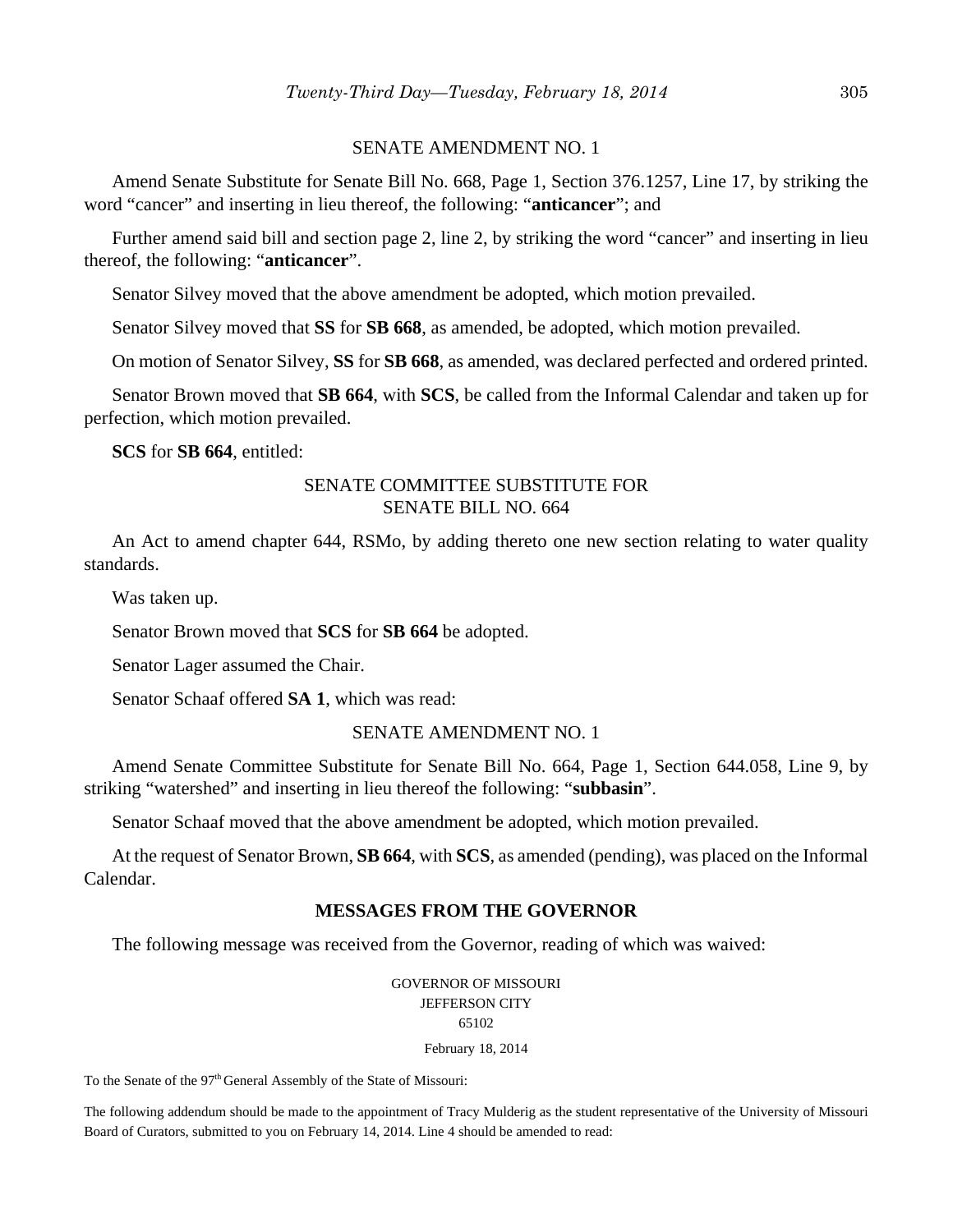vice, Amy G. Johnson, term expired.

Respectfully submitted, Jeremiah W. (Jay) Nixon Governor

President Pro Tem Dempsey referred the above addendum to the Committee on Gubernatorial Appointments.

## **REPORTS OF STANDING COMMITTEES**

Senator Richard, Chairman of the Committee on Rules, Joint Rules, Resolutions and Ethics, submitted the following reports:

Mr. President: Your Committee on Rules, Joint Rules, Resolutions and Ethics, after examination of **SB 674**, respectfully requests that it be removed from the Senate Consent Calendar in accordance with the provisions of Senate Rule 45.

Also,

Mr. President: Your Committee on Rules, Joint Rules, Resolutions and Ethics, after examination of **SB 615**, respectfully requests that it be removed from the Senate Consent Calendar in accordance with the provisions of Senate Rule 45.

Also,

Mr. President: Your Committee on Rules, Joint Rules, Resolutions and Ethics, after examination of **SB 643**, with **SCS**, respectfully requests that it be removed from the Senate Consent Calendar in accordance with the provisions of Senate Rule 45.

Also,

Mr. President: Your Committee on Rules, Joint Rules, Resolutions and Ethics, to which were referred **SCS** for **SB 492** and **SB 609**, begs leave to report that it has examined the same and finds that the bills have been truly perfected and that the printed copies furnished the Senators are correct.

## **INTRODUCTIONS OF GUESTS**

On behalf of Senator Parson and himself, Senator Pearce introduced to the Senate, Ann Graff, Sedalia.

Senator Parson introduced to the Senate, members of Leadership Bolivar, Chris McClay, Shelley Choate, Jeffery Jackley, Gary Miller, Valerie Noblett, Amber Cline, Travis Jones, Randy Moore and Rebekah Wright.

Senator Romine introduced to the Senate, representatives of University of Missouri Extension Centers.

Senator Wasson introduced to the Senate, representatives of Missouri Society of Anesthesiologists.

Senator Parson introduced to the Senate, Velynda Cameron, Sara Lowry and 4-H members, Polk and Dallas counties.

Senator Walsh introduced to the Senate, Ginger Cunningham, Ayanna Baldwin and April Hamber, and Lauren Cunningham, Madison Miles, Michaela White, Destiny Brown, Kaylee Hibbler, Mackenzie Goliday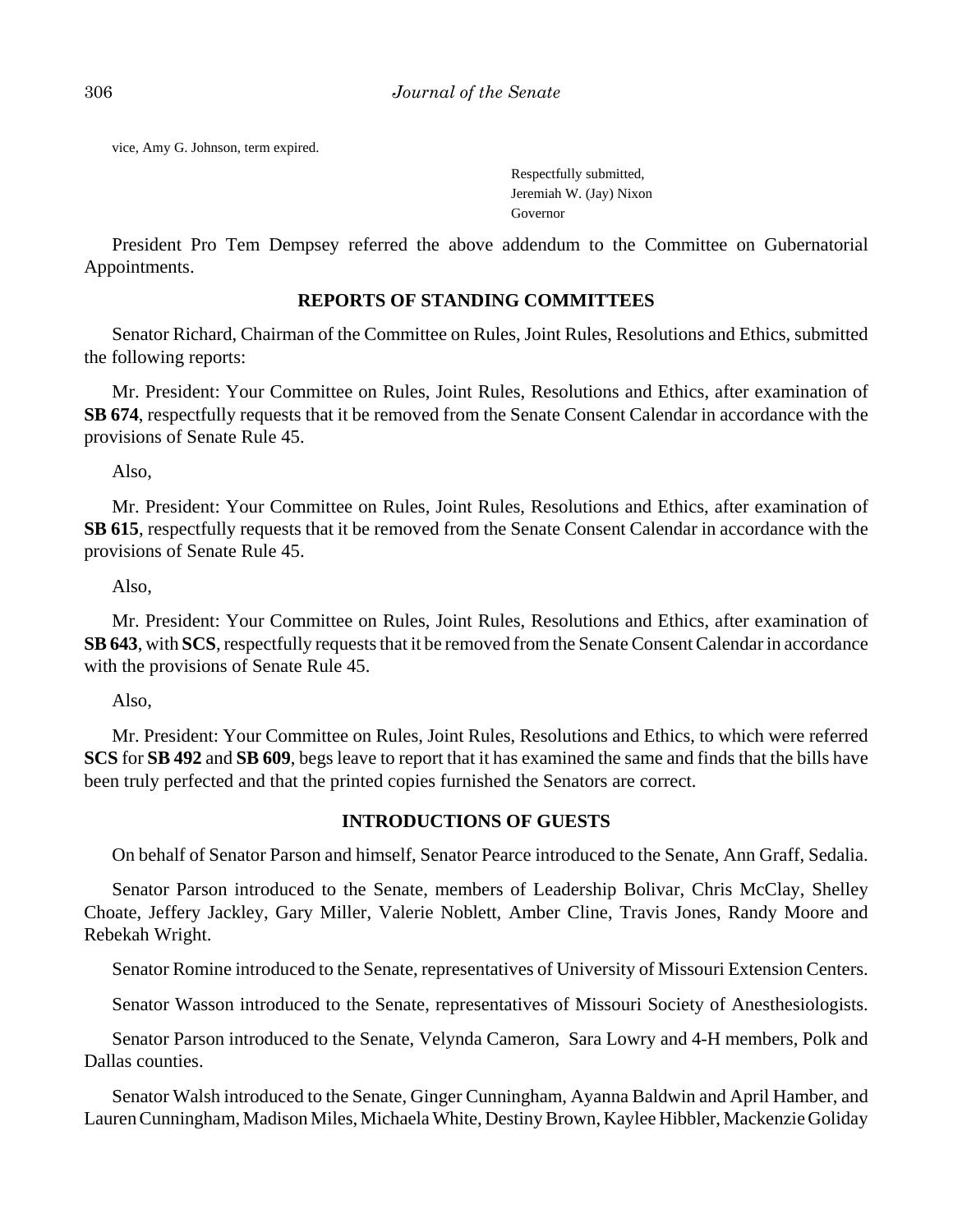and Nadya Young, St. Louis; and Lauren, Madison, Michaela, Destiny, Kaylee, Mackenzie and Nadya were made honorary pages.

On behalf of Senator Keaveny and himself, Senator Pearce introduced to the Senate, Director General Jack J.C. Yang and Forster Lee, Taipei Economic and Cultural Office, Kansas City.

On behalf of Senator Pearce, the President introduced to the Senate, Colby Dowell, Odessa.

Senator Wallingford introduced to the Senate, Tre' Warfield, Sikeston.

Senator Munzlinger introduced to the Senate, Ashley Hulet, Kirksville.

Senator Holsman introduced to the Senate, the Physician of the Day, Jim Kelly, M.D., Kansas City.

On motion of Senator Richard, the Senate adjourned the rules.

# SENATE CALENDAR \_\_\_\_\_\_

# TWENTY-FOURTH DAY–WEDNESDAY, FEBRUARY 19, 2014 \_\_\_\_\_\_

## FORMAL CALENDAR

## SECOND READING OF SENATE BILLS

SB 775-Walsh SB 776-Nieves SB 777-Nieves SB 778-Nieves SB 779-Munzlinger SB 780-LeVota SB 781-LeVota SB 782-Romine SB 783-Romine SB 784-Romine SB 785-Kehoe SB 786-Schmitt SB 787-Justus SB 788-Brown SB 789-Dixon SB 790-Dixon SB 791-Parson and Schaaf SB 792-Parson

SB 793-Dixon SB 794-Chappelle-Nadal SB 795-Lager SB 796-Parson SB 797-Nieves SB 798-Emery SB 799-Emery SB 800-Romine SB 801-Holsman SB 802-Dixon SB 803-Justus SB 804-Schaaf SB 805-Justus SB 806-LeVota SB 807-LeVota and Curls SB 808-Wasson SB 809-Wasson SB 810-Holsman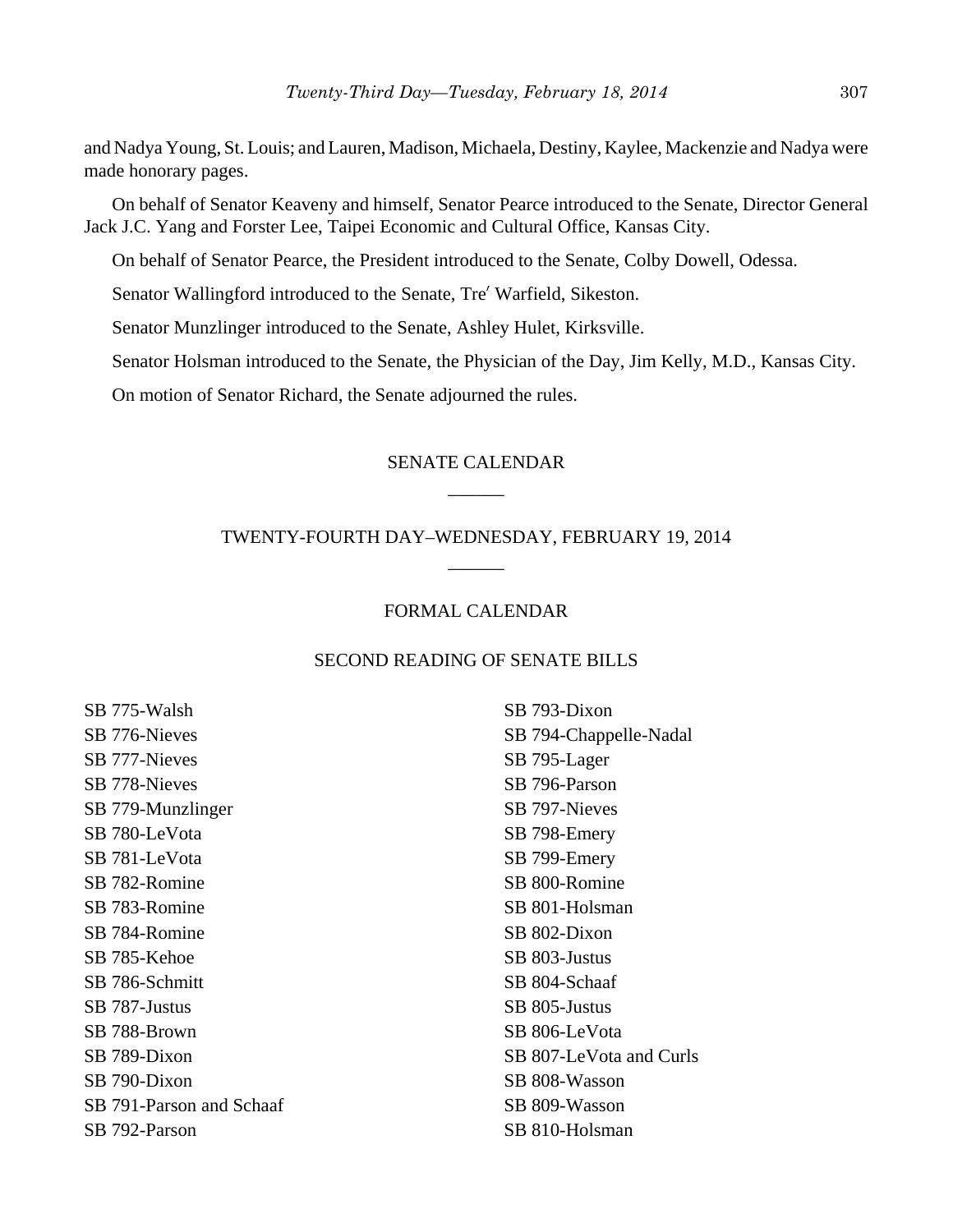SB 811-Schaaf SB 812-Parson SB 813-LeVota SB 814-Brown SB 815-Pearce SB 816-Sater SB 817-Sifton SB 818-Kehoe SB 819-Wallingford SB 820-Schaefer SB 821-Schaefer SB 822-Parson SB 823-Dixon, et al SB 824-Dixon SB 825-Chappelle-Nadal SB 826-Brown SB 827-Keaveny SB 828-Schaaf SB 829-Kraus SB 830-Parson SB 831-Wallingford SB 832-Walsh SB 833-Walsh SB 834-Walsh SB 835-Munzlinger SB 836-Munzlinger SB 837-Sifton SB 838-Emery SB 839-Sater SB 840-Pearce SB 841-Wasson SB 842-Parson SB 843-Schaefer SB 844-Dixon SB 845-Chappelle-Nadal SB 846-Richard SB 847-Schaaf SB 848-LeVota SB 849-Walsh SB 850-Munzlinger

SB 852-Schmitt SB 853-Wasson SB 854-Wasson SB 855-Schaefer SB 856-Emery SB 857-Holsman SB 858-Kraus SB 859-Brown SB 860-Cunningham SB 861-Schaefer SB 862-Lager SB 863-Emery SB 864-Schaaf SB 865-Nieves SB 866-Wasson SB 867-Wasson SB 868-Sater SB 869-Schmitt SB 870-Holsman SB 871-Holsman SB 872-Wallingford and Justus SB 873-Brown SB 874-Wasson SB 875-Sater SB 876-LeVota SB 877-Kraus SB 878-Lamping SB 879-Sifton SB 880-Sifton SB 881-Sifton SB 882-Brown SB 883-Wasson SB 884-Wallingford SB 885-Pearce SB 886-Schaefer SB 887-Schaefer SB 888-Parson SB 889-Parson SJR 49-Cunningham